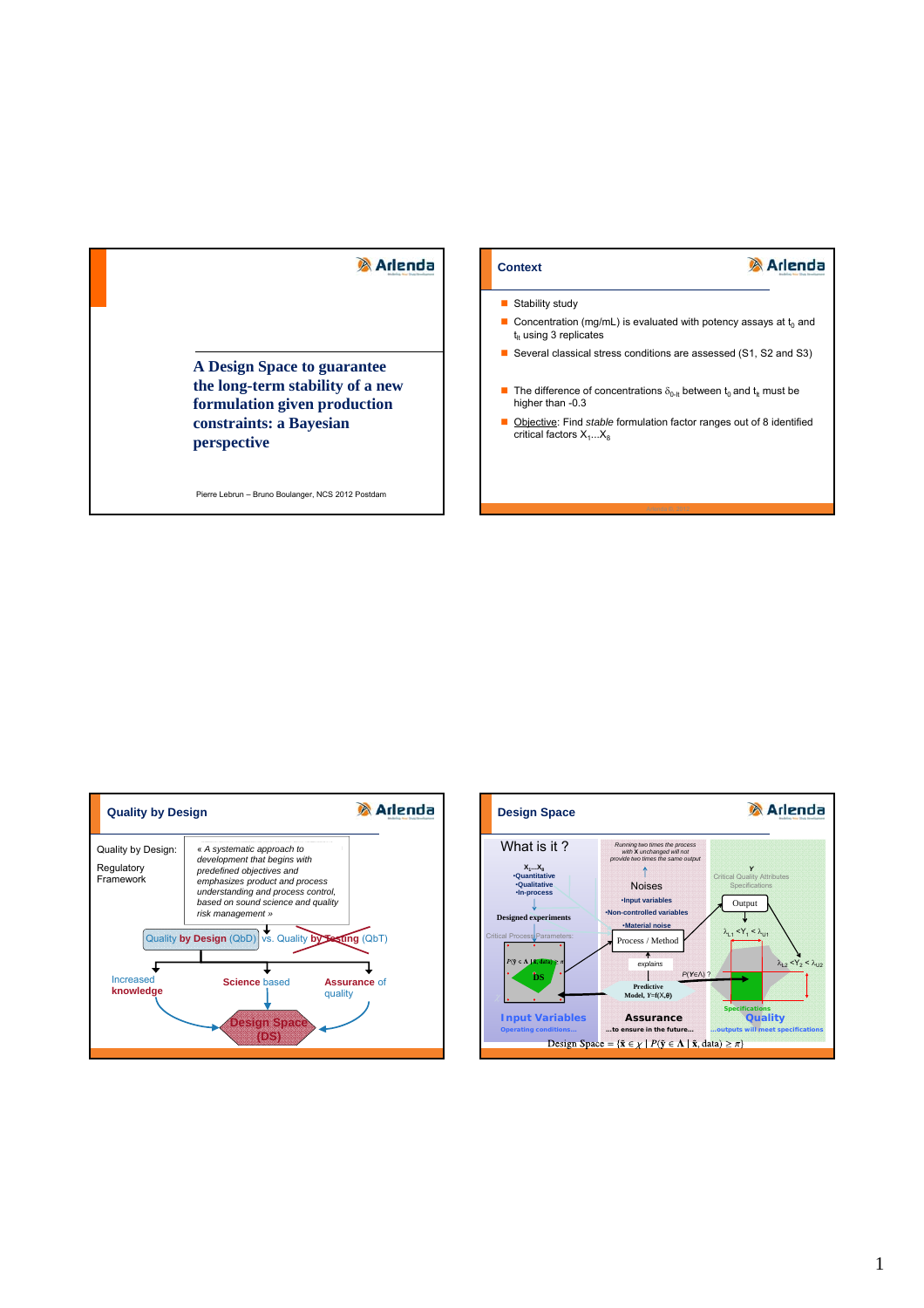



## **QbD for formulation**

# **Arlenda**

**7**

5

- The process must provide, in its future use, **quality outputs**
	- e.g. during routine
- According to specifications derived from safety, efficacy, economical reasons
	- Whatever future conditions of use, that are not always perfectly controlled
	- Then, outputs should be **not sensitive** to minor changes
- **This is Quality by Design** 
	- The way the process is developed leads to the product quality
	- This quality and the associated risks are assessed

#### **Problem formalization**

- Critical Quality Attributes
- Difference of concentrations  $\delta_{0-\alpha}$ : Y
	- $-$  Format : a reportable result is the mean of three replicates

**Arlenda** 

- **Specifications** 
	- reportable results of  $\delta_{0-\mu}$  > -0.3 mg/mL
- **Factors** 
	- 8 formulations factors have been identified as Critical Process Parameters (CPP)
	- A Plackett-Burman design comprising 20 experiments has been conducted for every stress condition S1-S3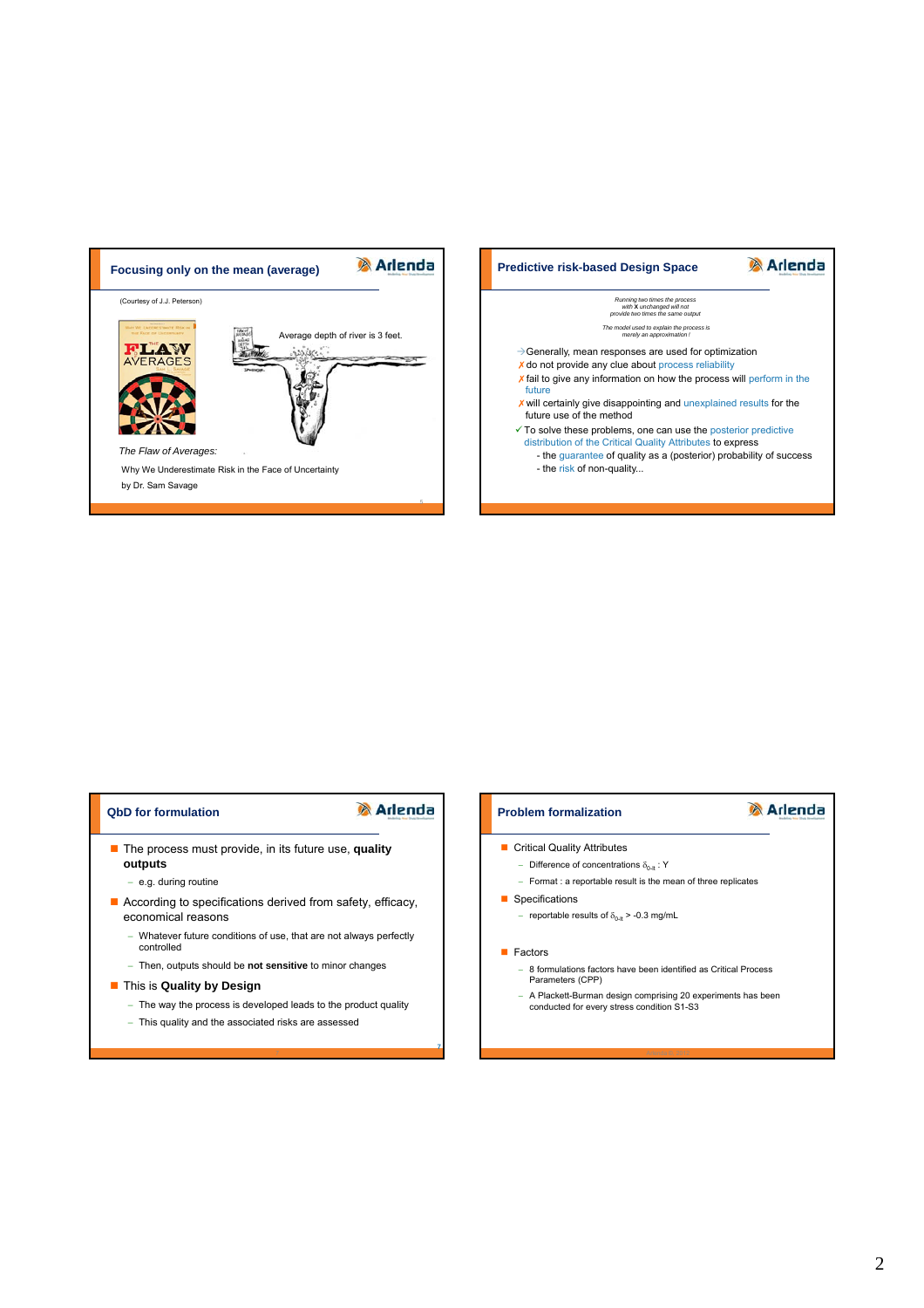#### **Predictive Bayesian Model**

## **Arlenda**

Individual predictions will be drawn and the reportable results will be derived using simulations

- Take a lot of time to adjust your model
	- All your decisions are based upon it !
	- "Bad" model leads to very high predictive uncertainty
	- Take care not to overfit your model
- A multiple regression is adjusted
	- Will the attribute(s) be well explained by a (Normal) linear model?
	- combination of variables, transformations ?
	- $Y = Xb + e$
- For this model, the posterior predictive distribution is identified in the Bayesian framework



### **Design Space computation**

## **A** Arlenda

- **D** One simulation for one factor setting
- From the predictive distribution, sample 3 individual response predictions
	- Take the mean (reportable result) and compare to specification
- From many  $n^*$  simulations
	- Compute the MC estimate of the posterior probability of success  $P(\mathbf{C}\tilde{\mathbf{Q}}\mathbf{A} \in \mathbf{\Lambda} \mid \tilde{\mathbf{x}}, \text{data}) \simeq \frac{1}{n^*} \sum_{i=1}^{n^*} I(\mathbf{C}\tilde{\mathbf{Q}}\mathbf{A}^{(s)} \in \mathbf{\Lambda})$
- $\blacksquare$  For a grid over the factor setting
	- Draw maps of the posterior probabilities
	- Identify Design Space:  $\{\tilde{\mathbf{x}} \in \chi \mid P(\tilde{\delta}_{0-h} > -0.3 \mid \tilde{\mathbf{x}}, \text{data}) \geq \pi\}$

#### **DoE considerations**

# **Arlenda**

- Unfortunately, not possible to explore every process parameter - DoE to analyze only the Critical Process Parameters
- Obviously, the analyst often believes that a lot of factors will impact his/her quality... and might be right about it !
- Computationally, there is a problem to represent high dimensional space of factors
	- Assume we want to explore a grid made from 10 points per factor...
	- ...10^8 conditions to explore !
- **Parallelization, computer clusters, etc., are of no help in this case**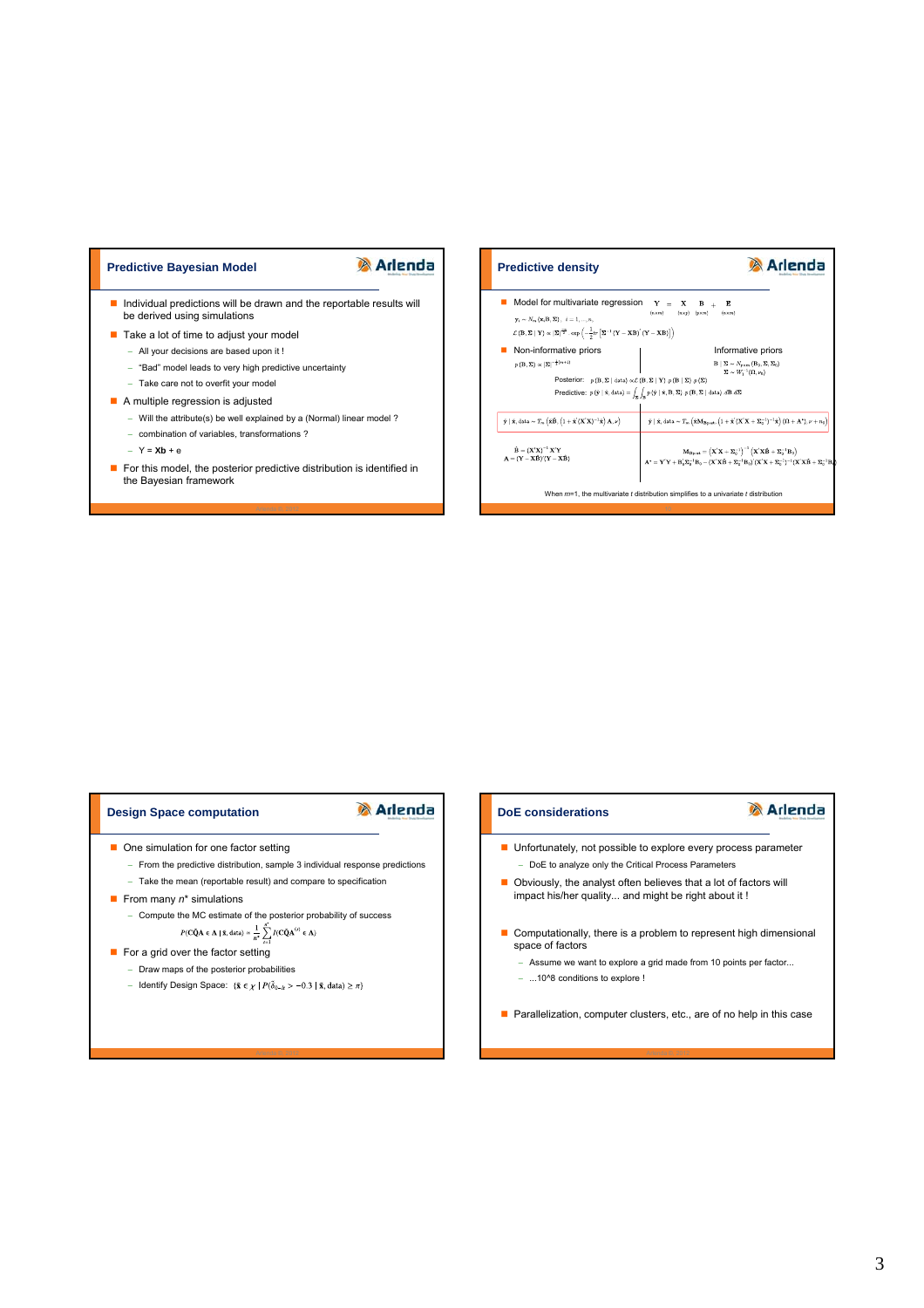